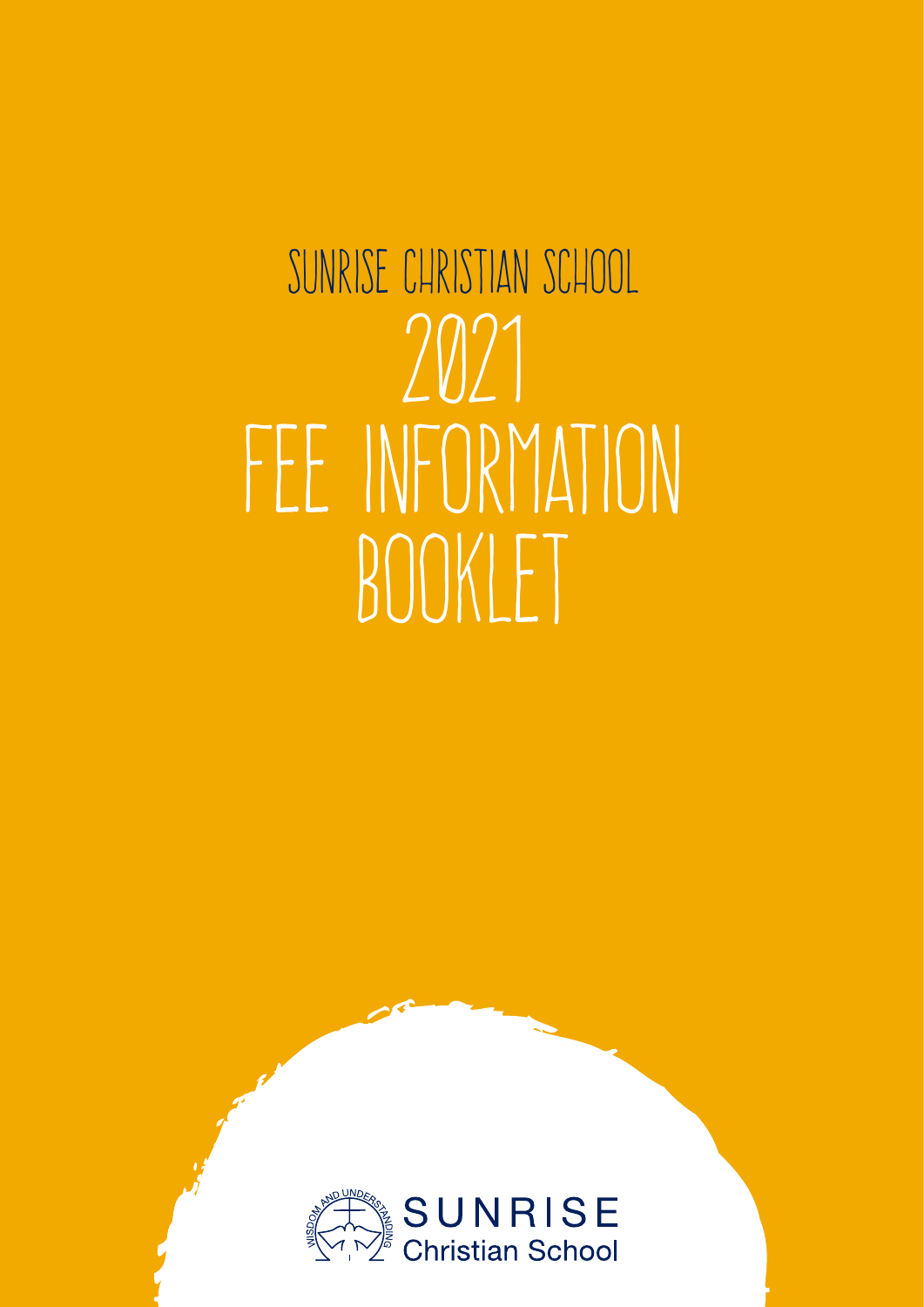### FEE AND BUILDING FUND POLICY 2021

Sunrise Christian School is primarily financed by three sources of income:

- Government Grants
- **Fees from Parents**
- Building Fund Donations

We believe in enabling all families to have a Christian Education if they so desire, therefore we have a Fee Schedule to help those families in low income brackets and those who have several children.

#### **1. NEW ENROLMENT**

#### Confirmation Fee

There is a \$200 non-refundable confirmation fee required per family. Upon commencing school, the confirmation fee will be deducted by us from your tuition fee balance.

#### 2. FEES

The annual amount for school fees will be billed at the beginning of the year.

All accounts for the year must be finalised by the 30th November 2021.

Parents should contact the Finance Office on 8465 6034 if they cannot fulfil their commitment on time or require any assistance with their payment plans on FACTS.

#### 3. DISCOUNT ON FEES

Payment of the full year's fees within the first two weeks of Term 1 2021 will attract a discount of 5%.

#### **4. INCOME CONCESSION / FEE REDUCTIONS**

Fee concessions are available to families who consider they cannot meet the payment of full fees and have a combined family income less than \$80,000.

If you were previously approved for school card, or if you are solely dependent on Centrelink benefits, you are strongly encouraged to apply for a fee reduction.

We require that families use combined family income prior to: salary sacrificing, salary packaging, business expenses, investments or allocations to/within trusts.

Proof of income and documentation stated below is

required to receive a reduction in fees charged at this level.

- 2 recent payslips for each working parent
- ATO Notice of Tax assessment for 2019/2020
- Current Centrelink Income Statement (We can obtain your Centrelink Income Statement on your behalf – please contact the School Office or the Finance Office on 8465 6034 to fill in the Centrelink consent form to enable us to do this for you).

If families are unable, or choose not to provide the required proof of income as requested, tuition fees will be charged at the full fee until proof of income is received.

#### **5. PAYMENT OF FEES**

via FACTS Management System

#### - Existing Families

Your FACTS account will continue with the same payment plan and details. If you are needing to change any information please go into your FACTS account to do this.

If you have any difficulties please call the FACTS customer service team, they will be waiting to take your calls from 9am - 5pm (Monday to Friday) on 1300FACTS1 (or 1300 322 871).

#### **- New Families**

The School uses FACTS Management System which is a 24/7 tuition payment solution.

2 Sunrise Christian School — Fee Information 2021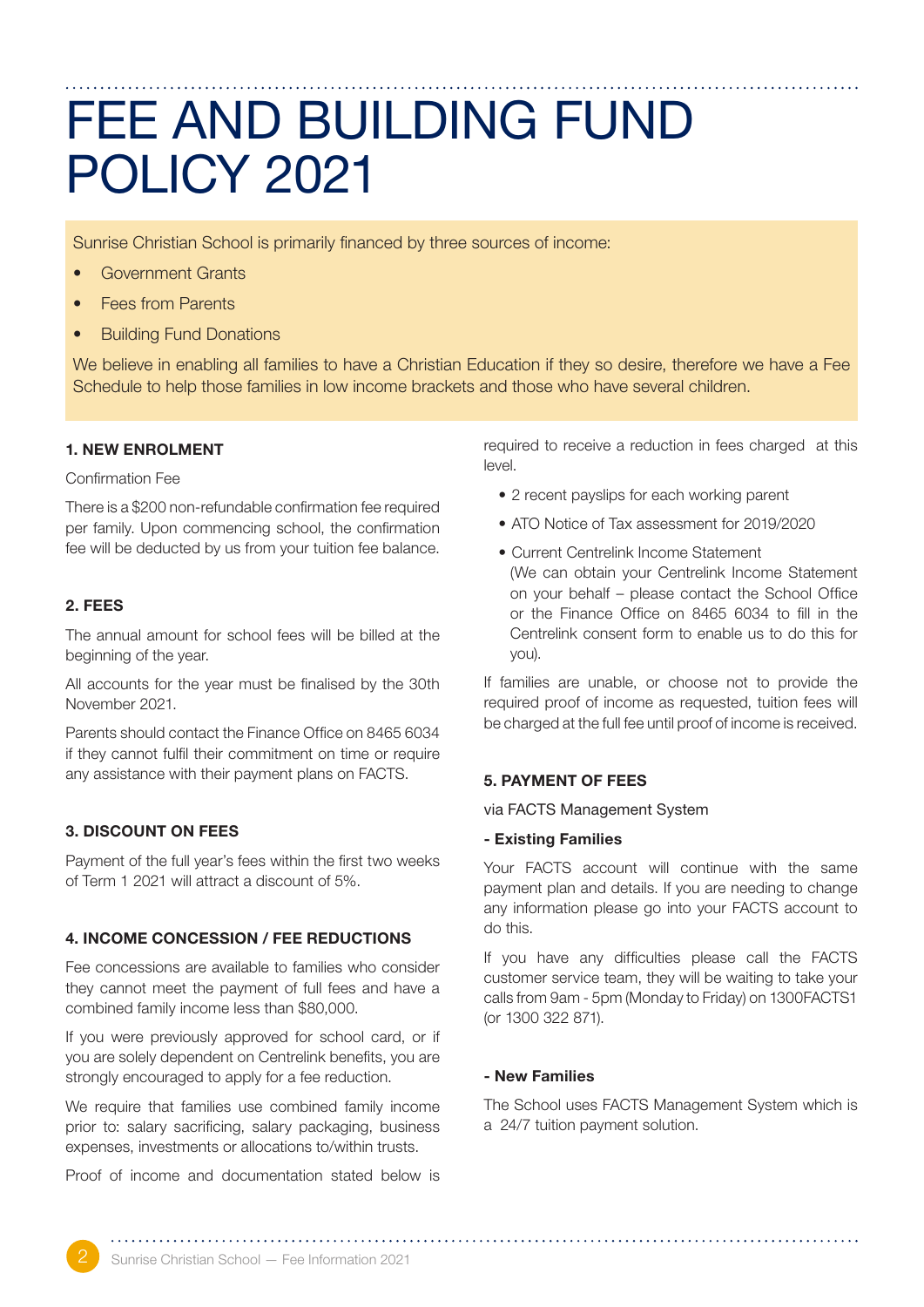FACTS is online as a self-service portal and provides flexible payment plans with multiple secure payment options and a friendly parent support desk.

Using this solution, your family will be able to set up plans, review history, track payments and manage your own account details anywhere, anytime, from any device.

If you have any questions or difficulties, please contact the experienced and friendly FACTS customer service team, who are based in Melbourne (VIC). They will be waiting to take your calls from 9am - 5pm (Monday to Friday) on 1300FACTS1 (or 1300 322 871).

Additionally, if you would like the support of Sunrise Christian School, please contact the School Office or the Finance Office and they will be available to assist you.

If you would like to learn more about the FACTS solution, please visit their website: http://factsmgt.com.au

#### **6. STUDENT ACCIDENT COVER**

Student accident cover is automatically provided for all students and the cost of the cover is incorporated in the tuition fee. It provides for payments in the event of specified injuries or accidents.

More information can be obtained from the Insurance Broker, AON at www.aon.com.au or contact the school office.

#### **7. SPECIAL CONDITIONS**

- One full term's written notice to the Principal is required when a student intends to leave the School. Failure to give notice will incur one term's school fees in lieu of notice.
- Application to amend fees may be considered if there has been a change in family circumstances or income during the year. This may be done by completing a Fee Reduction form available upon request from the Finance Office. The new fee will be effective from the beginning of the following term.
- Parents that are not eligible for the Fee Assistance level but who consider they cannot meet the full payment of fees, are encouraged to discuss the matter with the Finance Office. A Fee Reduction Application form is still to be completed, the contents of which will be kept confidential. Forms are available from the Finance Office and applications must be completed by the end of December each year unless financial circumstances change after that date.

- An Administration Charge of \$33 may apply to accounts not paid by the end of the 2nd week of each term to cover administration expenses, unless alternate arrangements have been made. Parents paying by regular payment methods (direct debit) or those that have made arrangements with the Finance Office are exempt.
- FACTS payment options offers parents the ability to change the date of a deduction by a few days, up to 3 times a year if you have a need. If further assistance is required with FACTS payment options at any time, please call the Finance Office on 8465 6034 or email fees@sunrise.sa.edu.au
- By signing the Enrolment Contract, you, as parents, acknowledge that you agree to pay all expenses incurred in pursuing recovery of overdue amounts owing, including (but not limited to) legal costs.